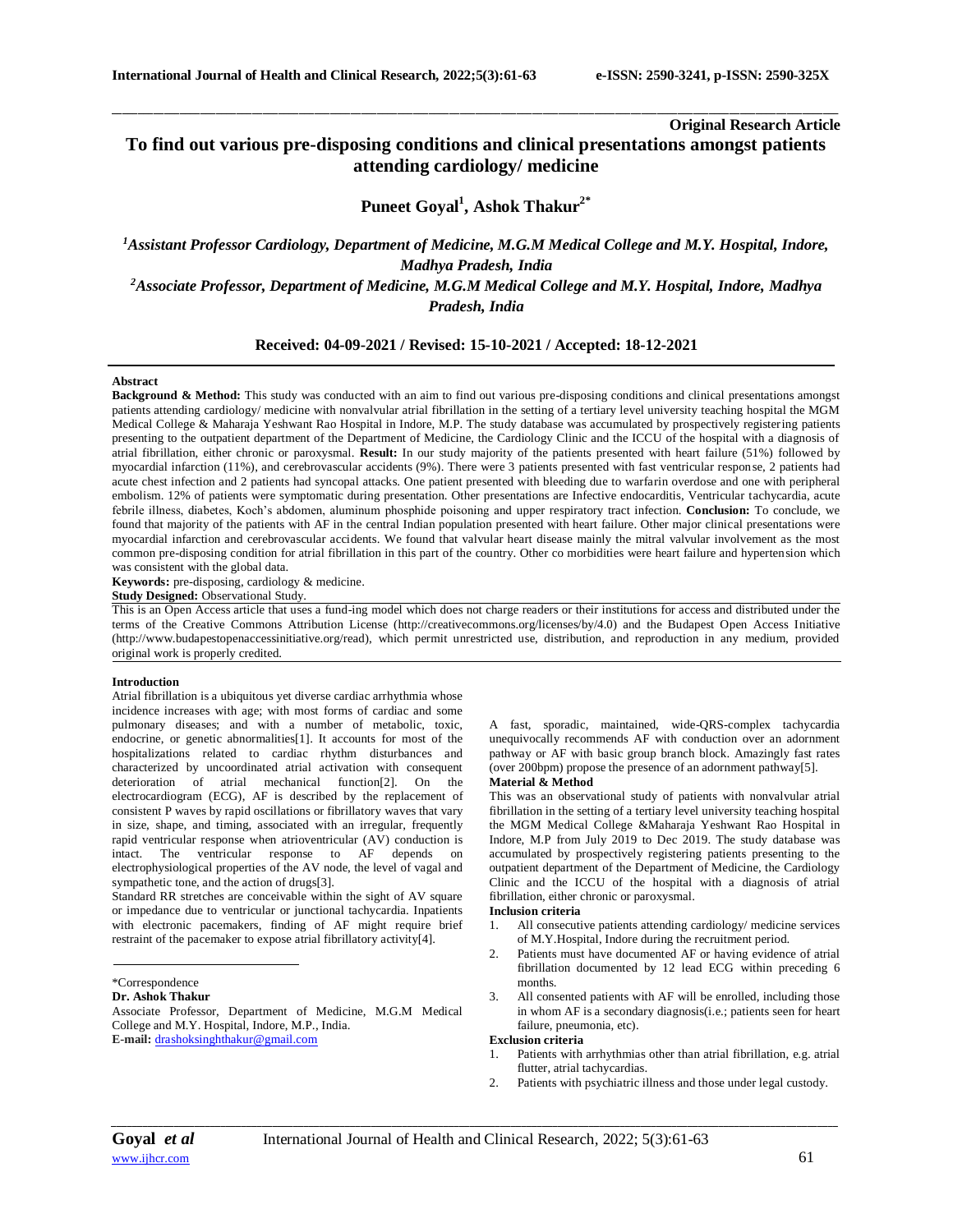3. Anticipated poor compliance with follow-up and any other factor that would jeopardize follow-up, e.g. remote residence.

\_\_\_\_\_\_\_\_\_\_\_\_\_\_\_\_\_\_\_\_\_\_\_\_\_\_\_\_\_\_\_\_\_\_\_\_\_\_\_\_\_\_\_\_\_\_\_\_\_\_\_\_\_\_\_\_\_\_\_\_\_\_\_\_\_\_\_\_\_\_\_\_\_\_\_\_\_\_\_\_\_\_\_\_\_\_\_\_\_\_\_\_\_\_\_\_\_\_\_\_\_\_\_\_\_\_\_\_\_\_\_\_\_\_\_\_\_\_\_\_\_\_\_\_\_\_\_\_\_\_\_\_\_\_\_\_\_\_\_\_ 4. Patients with valvular heart disease leading to atrial fibrillation.

#### **Results**

## **Table 1: Atrial Fibrillation Cohort: Baseline Characteristics (N=100)**

| Age Groups (Years) | <b>No of Patients</b> |
|--------------------|-----------------------|
| 11-20              |                       |
| 21-30              | 11                    |
| 31-40              | 14                    |
| 41-50              | 28                    |
| 51-60              | 19                    |
| 61-70              | 15                    |
| 71-80              |                       |
| 81-90              | っ                     |

| <b>Type of atrial fibrillation</b> | <b>No of Patients</b> |
|------------------------------------|-----------------------|
| Paroxysmal                         | 18                    |
| Persistent                         | 10                    |
| Permanent                          |                       |

#### **Table 3: Classification**

| <b>Classification</b> | B.M.I(Kg/m <sup>2</sup> ) | No of patients |
|-----------------------|---------------------------|----------------|
| Underweight           | < 18.5                    | 35             |
| Normal range          | 18.5-24.9                 |                |
| Preobese              | 25-29.9                   |                |
| Obese I               | 30-34.9                   |                |
| Obese II              | 35-39.9                   |                |
| Obese III             | $\sim$ 40                 |                |

## **Table 4: Clinical Presentation**

| <b>Clinical Presentation</b> | $\mathbf{N}_0$ |
|------------------------------|----------------|
| Heart Failure                | 51             |
| Cerebral Vascular Accidents  |                |
| Peripheral embolism          |                |
| <b>Myocardial Infarction</b> | 11             |
| Bleeding                     |                |
| Asymptomatic                 | 12             |
| Others                       | 15             |

In our study majority of the patients presented with heart failure (51%) followed by myocardial infarction (11%), and cerebrovascular accidents (9%). There were 3 patients presented with fast ventricular response, 2 patients had acute chest infection and 2 patients had syncopal attacks. One patient presented with bleeding due to warfarin overdose and one with peripheral embolism. 12% of patients were symptomatic during presentation. Other presentations are Infective endocarditis, Ventricular tachycardia, acute febrile illness, diabetes, Koch's abdomen, aluminum phosphide poisoning and upper respiratory tract infection.

## **Discussion**

The mean age of the AF patients in the western population is 66.6  $\pm$ 12.2 and 73.9% of the patients are in the age gathering of  $\geq 60$  years as per the Realize AF vault. In the Indian population the mean age of the AF patients is 60 years and barring the rheumatic coronary illness, T.B and HIV the mean age assessed is 65 years according to the information of RELY AF registry[6]. In our review, AF happened in a more youthful population, the mean age  $50.13 \pm 16.26$  years. Larger part (28%) of patients was in the 41-50 years age bunch and 10% patients were over 75 years old. In our review larger part of the patients gave cardiovascular breakdown (51%) trailed by myocardial localized necrosis (11%), and stroke (9%). In the Realize AF library intense decompensation of cardiovascular breakdown is the most widely recognized offender for successive and extreme cardiovascular occasions prompting spontaneous hospitalization followed by intense coronary disorder and stroke. The information in our review is reliable with the worldwide patterns, albeit the weight of

cardiovascular breakdown in the incessant hospitalization is exceptionally high in our review population[7]. Larger part of licenses in our review was considered to have super durable AF (72%), while 18% of patients were having paroxysmal and 10% were having relentless AF. A little less than half of patients in RELY AF vault were having long-lasting AF while it was 46.4% in Realize AF library. Paroxysmal and steady AF represents 34% and 26% separately in the RELY AF registry[8].

#### **Conclusion**

To conclude, we found that majority of the patients with AF in the central Indian population presented with heart failure. Other major clinical presentations were myocardial infarction and cerebrovascular accidents.We found that valvular heart disease mainly the mitral valvular involvement as the most common pre-disposing condition for atrial fibrillation in this part of the country. Other co morbidities were heart failure and hypertension which was consistent with the global data.

#### **References**

- 1. Kannel WB, Wolf PA, Benjamin EJ, et al. Prevalence, incidence,prognosis, and predisposing conditions for atrial fibrillation:population-based estimates. Am J Cardiol. 1998;82: 2N–9N.
- 2. Brugada R, Tapscott T, Czernuszewicz GZ, et al. Identification of a genetic locus for familial atrial fibrillation. N Engl J Med. 1997;336:905–911.